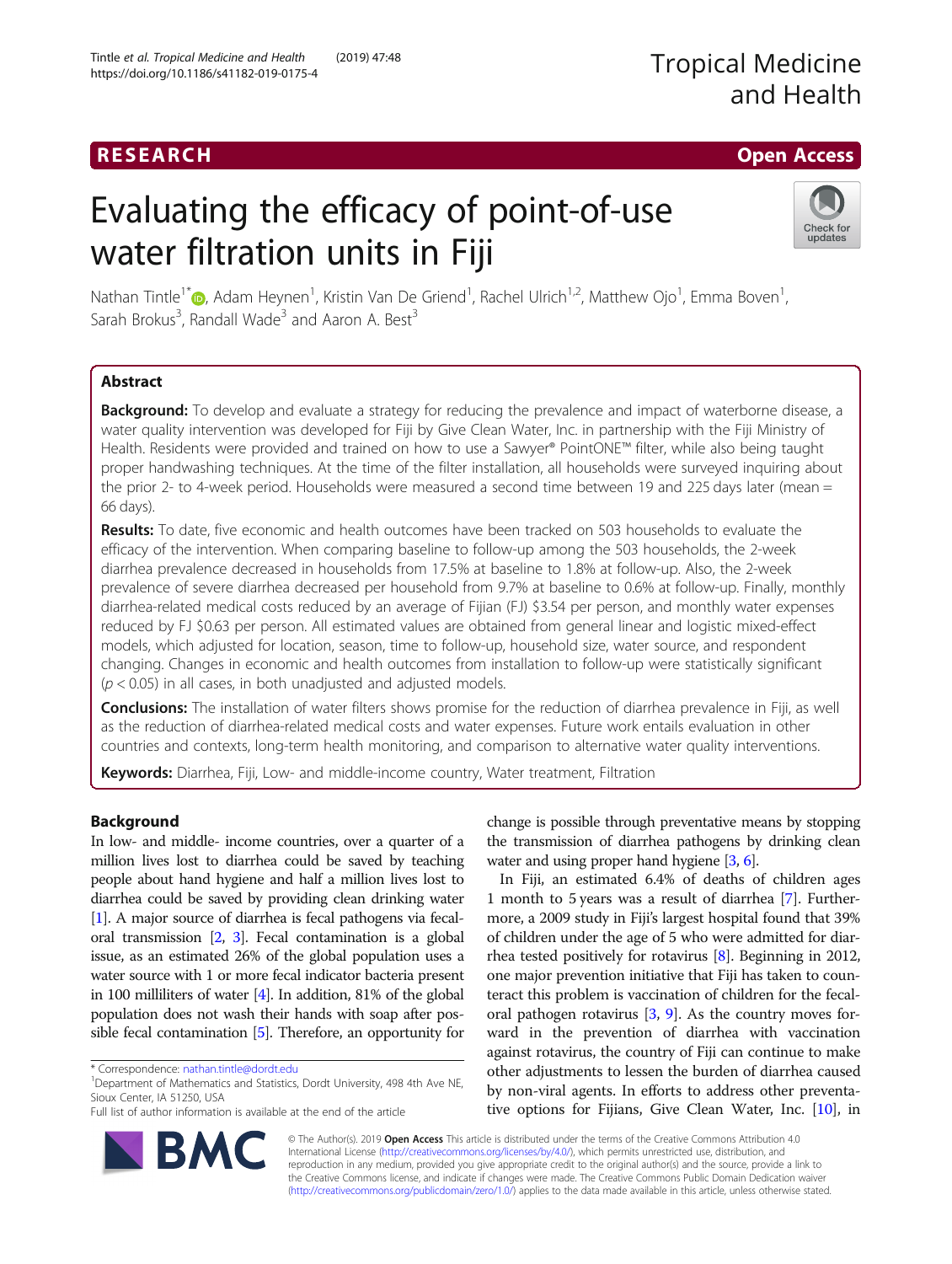partnership with the Fiji Ministry of Health, has been providing point-of-use water filtration systems (Sawyer® PointONE™) to the people of Fiji along with instructing them on handwashing since 2008.

The Sawyer® PointONE™ is a hollow membrane, point-ofuse water filter with the function of removing bacteria and protozoa. Laboratory tests with the Sawyer® PointONE™ water filter suggest it aligns with the United States Environmental Protection Agency standard for bacteria and protozoa removal [\[11\]](#page-6-0). Results from previous studies regarding health outcomes, water contamination, and implementation are mixed. A cluster-randomized study of households evaluated diarrhea prevalence in children under the age of 5 years by comparing four interventions: a control, a training on healthy living (WASH training), providing a Sawyer® PointONE<sup>™</sup> filter, and combination of training and the filter. Over a 3-month period, a significant decrease in diarrhea prevalence for children under the age of 5 was recorded when comparing the filter arm or the combination of the filter and training on WASH to the control arm [\[11](#page-6-0)]. However, a study of Sawyer® PointONE™ filters that had been distributed in Fiji 1 to 3 years prior to the study identified bacterial contamination in 17 out of 24 samples taken directly from filters and 28 out of 37 samples taken from stored filtered water as determined by sulfide paper testing [[12](#page-6-0)]. Also, the study noted in an accompanying survey that only 30% of participants used the filter every time they drank water, and broken filters were observed in 22% of surveyed households [\[12\]](#page-6-0). Another study evaluated six Sawyer® PointONE™ filters that had been used for 23 months in Honduras. In this analysis, sterile water inserted into the filters exited contaminated with bacteria [\[13\]](#page-6-0). Further examination by chemical analysis and visual magnification showed evidence that filter pores had been covered by debris [\[13\]](#page-6-0). However, the study has received scrutiny including (a) poor pre-analysis filter storage conditions, (b) crude filter cartridge entry, (c) small sample size, and (d) inconsistencies in article figures [\[14](#page-6-0)]. In a similar study, the microbiological removal by the filter was compared in laboratory and field settings. The laboratory filter and the new field filters removed on average greater than or equal to 99.5% of E. coli or total coliform in non-filtered water; on the other hand, filters that had been in the field for 1 to 3 years had only an 89.5% reduction of E. coli and 67.9% reduction of total coliforms [[15](#page-6-0)].

Given some of these discrepancies in the published literature about the effectiveness of Sawyer® PointONE™ filters at eliminating bacteria and reducing the risk of waterborne disease (e.g., diarrhea), this study aims to provide clarity by evaluating the change in diarrhea risk over time after filter use and training in handwashing hygiene in Fiji. Specifically, the study analyzes the change in the number of people ill with diarrhea in Fiji after the intervention. Second, we explore how this risk changes for both the number of people with diarrhea as well as the severity of diarrhea, as measured by impact on work/school attendance. Finally, we also report on the economic impact of the intervention through savings in medical expenses and water costs.

## **Methods**

#### Data collection

Between March 2016 and December 2017, approximately 1463 households in Fiji were provided a free filter by staff members or volunteers for the charity Give Clean Water. Filters were donated by Sawyer® to Give Clean Water. The intervention proceeded village to village, with initial filters and training primarily occurring on the main island of Viti Levu. Future installation and training will expand to surrounding islands, with a goal to provide all Fijian people clean water by 2020.

During the initial visit, an adult in each household was taught the proper use and cleaning of the Sawyer® PointONE™ filter, along with basic handwashing instructions. The handwashing instructions to the adults in the household was "Many sicknesses can be avoided by simply washing your hands with soap and water. Wet your hands, apply soap, rub hands together for 15 seconds, rinse, dry with a clean towel or air dry". In addition, the adults in each household were instructed to wash their hands before filter use and clean the filter bucket regularly.

At the time of filter installation, the adult being trained provided answers to a brief  $({\sim 10-20}$  questions, depending on family size) questionnaire inquiring about basic health outcomes and general demographic information. Fourteen-hundred and sixty-three villages and households received filters between March 2016 and December 2017, with 503 households receiving qualifying follow-up visits between 19 and 225 days later, in which data on all five primary measurements of filter efficacy (see the "Measures" section for description) and follow-up demographic information was obtained. To ensure proper understanding of filter instructions and survey questions, a Fijian translator was present during the process. The Dordt College IRB approved this project.

### Filter description and use

The Sawyer® PointONE™ filter (Fig. [1](#page-2-0)) that was distributed uses hollow fiber membranes with micro pores (0.1 microns) to ensure that bacteria and protozoa are filtered out of the water. Source water is filtered via a gravity fed bucket filter system into a clean container, removing bacteria, protozoa, and suspended particulates. The cleaning of the filter involves backflushing after each use. In addition to training an adult in each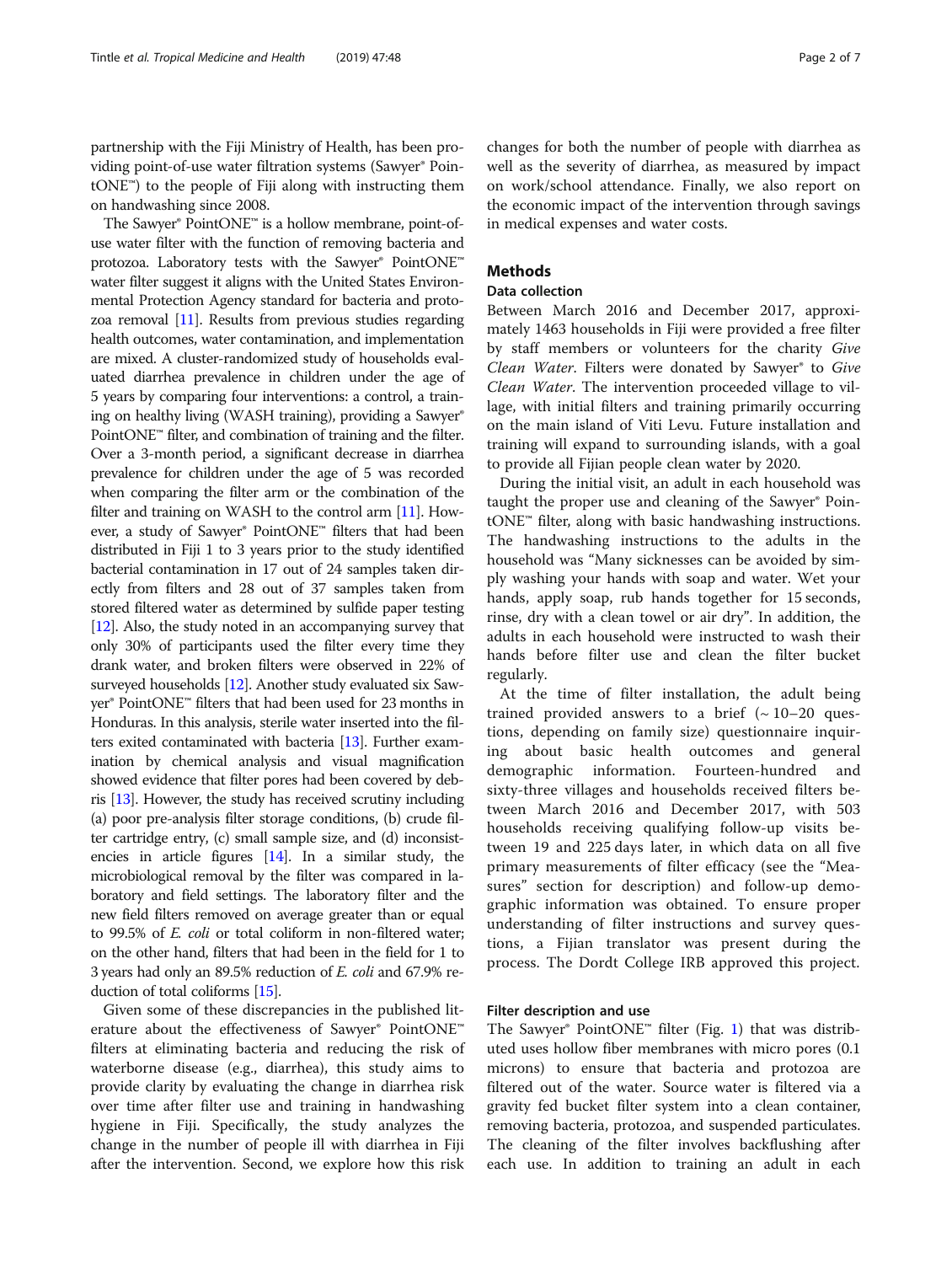consists of a 5-gallon bucket and filter attached with a hose. Water drains by gravity from the bucket, through the filter, and into a clean drinking water container

<span id="page-2-0"></span>FILTER CLEANING INST

Fig. 1 An example of the Sawyer® PointONE™ bucket filter system used in the study. The Sawyer® PointONETM bucket filter system

|  | <b>Table 1</b> Characteristics of the sample |  |  |
|--|----------------------------------------------|--|--|

| household, a printed copy of use and cleaning instruc-  |  |  |  |  |
|---------------------------------------------------------|--|--|--|--|
| tions were provided via a sticker on each bucket filter |  |  |  |  |
| system.                                                 |  |  |  |  |

## Measures

Our analysis focuses on five primary health and economic indicators. The primary variable of interest is the number of people in the household with diarrhea during the 2 weeks prior to survey administration. Secondary variables include diarrhea severity (as measured by work days missed or school days missed within the last 2 weeks) and economic impact (as the amount of money spent on medical expenses due to diarrhea and amount of money spent on water per month). In addition to these key outcomes, a variety of other household and demographic information was collected. The households revisited were compared to initial visit by matching either the household ID or the barcode ID (an identification number on the filter).

## Statistical analysis

All statistical analyses were conducted in R  $[16]$  $[16]$ , an open-source and widely used statistical analysis program. Generalized linear mixed effects models were used to account for the repeated measures nature of the data and allow for the statistical adjustment of both fixed, random, and time-varying covariates. A binomial link (logistic regression) was used for all dichotomous

| Town                      |                       |                                 |             |  |  |  |
|---------------------------|-----------------------|---------------------------------|-------------|--|--|--|
| Nadi                      | 219                   | 219                             | $p = 1.0$   |  |  |  |
| Raki Raki                 | 57                    | 57                              | $p = 1.0$   |  |  |  |
| Sigatoka                  | 227                   | 227                             | $p = 1.0$   |  |  |  |
| Water source              |                       |                                 |             |  |  |  |
| Borehole                  | 128                   | 121                             | $p = 0.28$  |  |  |  |
| Catchment                 | 99                    | 99                              | $p = 1.0$   |  |  |  |
| River/creek               | 88                    | 19                              | p < 0.0001  |  |  |  |
| Tap (treated)             | 72                    | 145                             | p < 0.0001  |  |  |  |
| Tap (untreated)           | 74                    | 86                              | $p = 0.30$  |  |  |  |
| Well                      | 42                    | 33                              | $p = 0.049$ |  |  |  |
| Season                    |                       |                                 |             |  |  |  |
| Rainy (Dec-Apr)           | 213                   | 113                             | p < 0.0001  |  |  |  |
| Dry                       | 290                   | 390                             | p < 0.0001  |  |  |  |
| Household size            |                       |                                 |             |  |  |  |
| Adults                    | 3.17 (1.54)           | 3.06 (1.54)                     | $p = 0.07$  |  |  |  |
| Children                  | 1.62(1.60)            | 1.62(1.71)                      | $p = 0.90$  |  |  |  |
| Days between measurements | Mean = $63.8$ (60.57) |                                 |             |  |  |  |
|                           |                       | Min = 19 days; $max = 225$ days |             |  |  |  |

Characteristic Change<sup>1</sup> Baseline Baseline Follow-up Significance of change<sup>1</sup>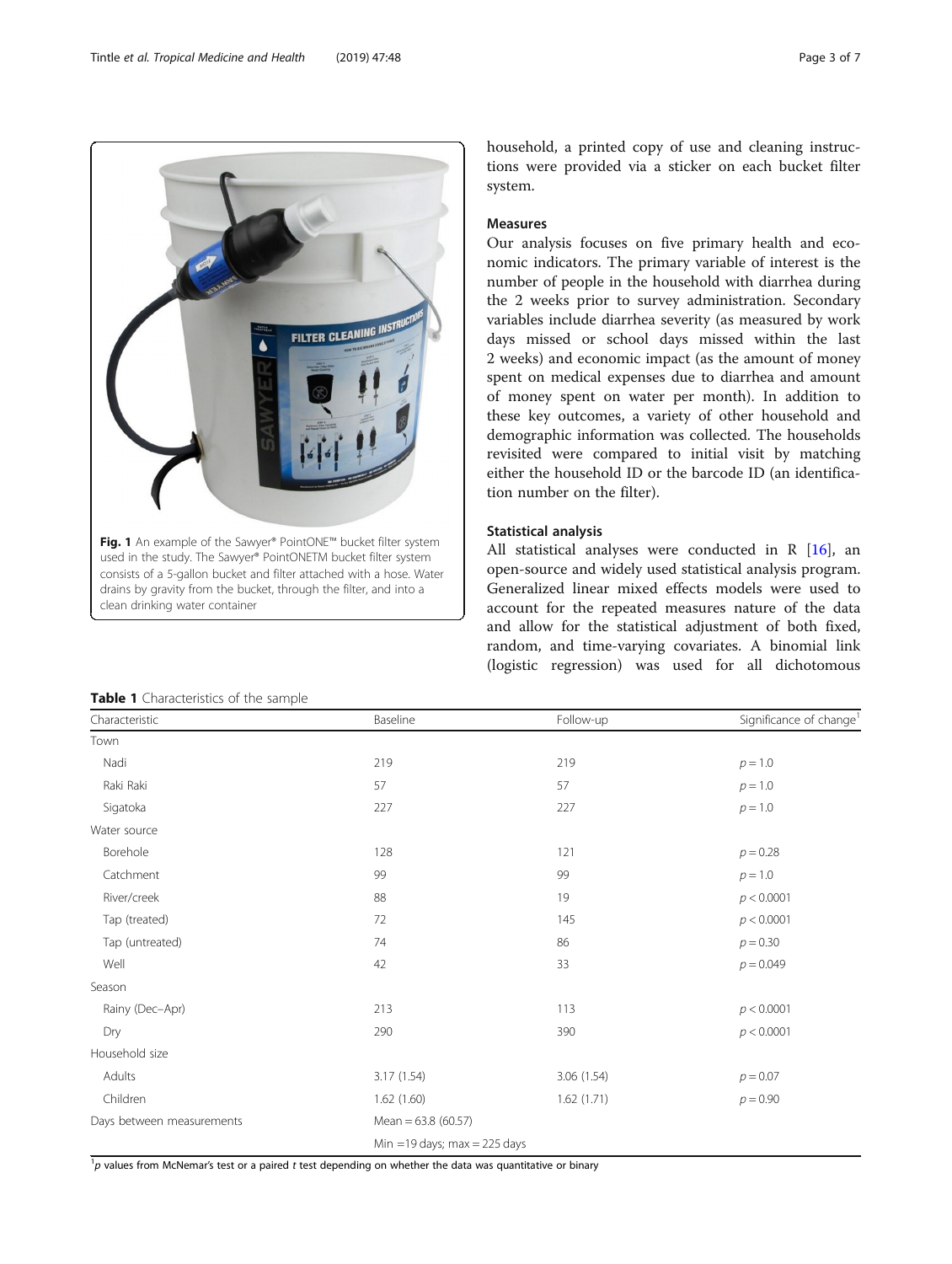<span id="page-3-0"></span>**Table 2** Diarrhea prevalence by household at baseline and follow-up separated by days between measurements

| Aggregation                                        | Timing    | Prevalence     | Odds ratio (95% confidence interval (CI)) | Adjusted odds ratio (95% CI) <sup>4</sup> |
|----------------------------------------------------|-----------|----------------|-------------------------------------------|-------------------------------------------|
| Household <sup>1</sup>                             | Baseline  | 17.5% (88/503) | $11.6$ (5.7, 23.7)***                     | 14.8 (6.9, 32.0)***                       |
|                                                    | Follow-up | 1.8% (9/503)   | 1.0                                       | 1.0                                       |
| Households followed up within 60 days <sup>2</sup> | Baseline  | 17.3% (63/364) | $10.7$ (4.7, 24.0)***                     | 14.4 (5.9, 35.1)***                       |
|                                                    | Follow-up | 1.9% (7/364)   | 1.0                                       | 1.0                                       |
| Households followed up after 60 days <sup>3</sup>  | Baseline  | 18.0% (25/139) | 15.0 (3.4, 66.8)***                       | 56.3 (1.9, 1,653.5)*                      |
|                                                    | Follow-up | 1.4% (2/139)   | 1.0                                       | 1.0                                       |
|                                                    |           |                |                                           |                                           |

 $*p < 0.05; **p < 0.01; **p < 0.001$ 

<sup>1</sup>Summarized as whether anyone in the household experienced diarrhea within the previous 2 weeks

<sup>2</sup>Summarized as household being visited within 60 days of baseline intervention and whether anyone in the household experienced diarrhea within the

previous 2 weeks<br><sup>3</sup>Summarized as household being visited after 60 days of baseline intervention and whether anyone in the household experienced diarrhea within the previous 2 weeks

<sup>4</sup>Adjusted for all variables in Table [1](#page-2-0) plus an indicator variable for whether the water source changed, an indicator variable for whether the person answering the survey questions changed, and a variable indicating any change in the number of adults in the household

response variables, with a standard link function (linear regression) for continuous response variables. Response variables were modeled in both unadjusted and adjusted models. The significance level for all tests results was 0.05.

## Results

#### Sample characteristics

Table [1](#page-2-0) provides information on the sample of the 503 households. The households come from three primary townships: Nadi, Raki Raki, and Sigatoka. Households receiving the intervention obtained water from a variety of sources including both treated (defined as governmentsupplied water treated by processes such as chlorination) and untreated sources, according to self-report with

boreholes (e.g., a narrow shaft bored into the ground) and catchment (e.g., having rain gutters to move rainwater to a catchment tank). Small changes in water source occurred over time, with the most noticeable difference being an increase of approximately 73 households obtaining water from a treated source. While data collection proceeded year-round, follow-up visits were nearly four times as likely to be collected during the dry season as the rainy season. Thus, it is possible that the houses changing water source from baseline to follow-up is due to water sources becoming unavailable during the dry season. Households had an average of slightly over 3 adults and 1.5 children living in them with little change observed from baseline to follow-up. Time to follow-up varied greatly with an average of  $63.8$  days (min = 19 days; max =  $225$  days).

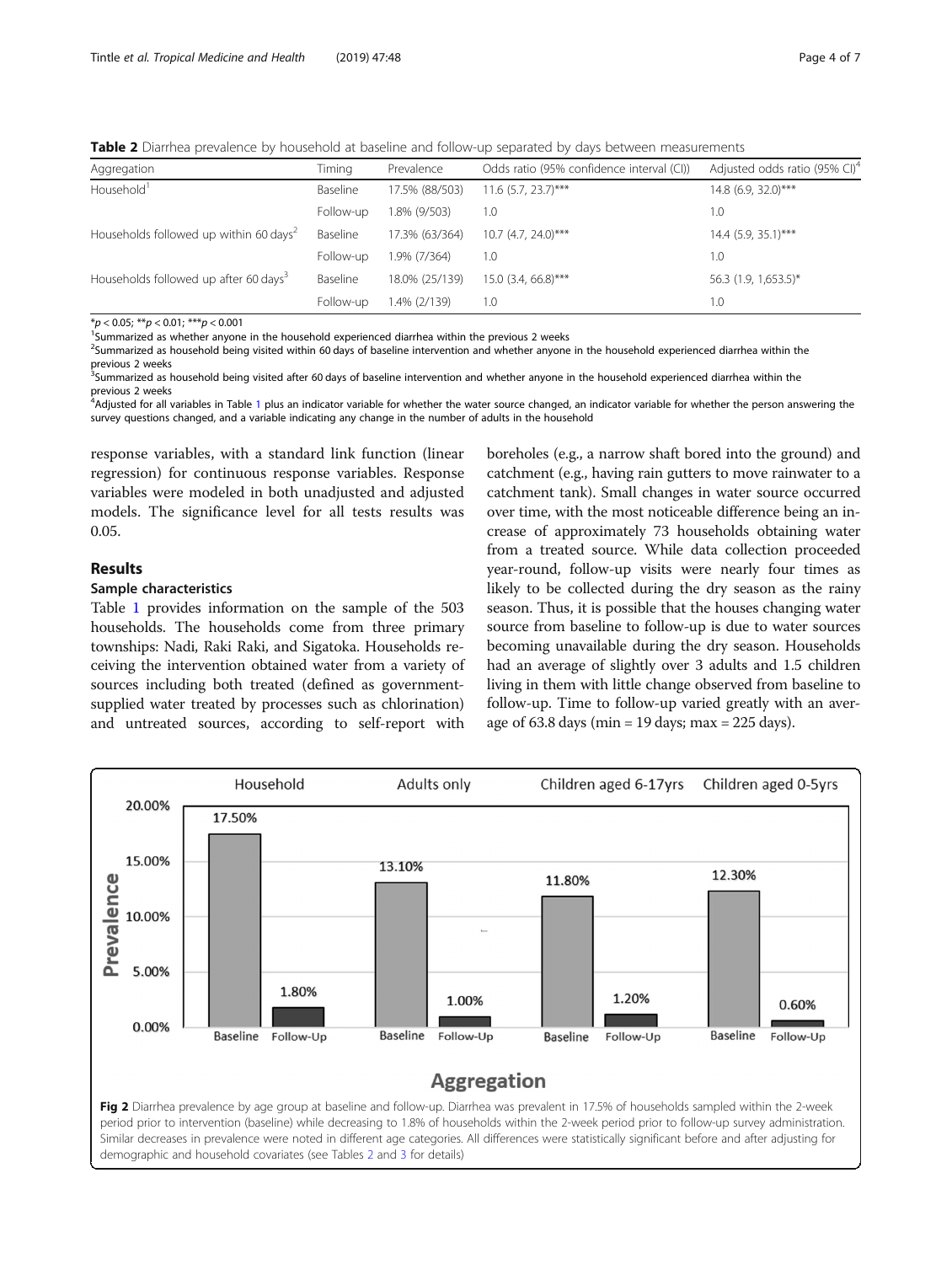<span id="page-4-0"></span>Table 3 Diarrhea prevalence by age group at baseline and follow-up

| Aggregation                                          | Timina    | Prevalence      | Odds ratio (95% CI)   | Adjusted odds ratio (95% CI) <sup>3</sup> |
|------------------------------------------------------|-----------|-----------------|-----------------------|-------------------------------------------|
| Household adults only <sup>1</sup>                   | Baseline  | 13.1% (66/503)  | $15.0$ (5.9, 38.4)*** | 18.6 (6.8, 51.0)***                       |
|                                                      | Follow-up | 1.0% (5/503)    | 1.0                   | 1.0                                       |
| Household children aged 6-17 years only <sup>2</sup> | Baseline  | 11.8% (30/254)  | $11.2$ (3.3, 38.2)*** | 13.6 (3.8, 49.2)***                       |
|                                                      | Follow-up | 1.2% (3/254)    | 1.0                   | 1.0                                       |
| Household children aged 0-5 years only <sup>2</sup>  | Baseline  | 12.3% (20/163)  | 22.7 (2.9, 178.2)**   | 31.8 (3.6, 281.5)**                       |
|                                                      | Follow-up | $0.6\%$ (1/163) | 0.1                   | 1.0                                       |

 $*p < 0.05;$   $**p < 0.01;$   $***p < 0.001$ 

<sup>1</sup>Summarized as whether any adults in the household experienced diarrhea within the previous 2 weeks

<sup>2</sup>Summarized as whether any children in the household experienced diarrhea within the previous 2 weeks

3 Adjusted for all variables in Table [1](#page-2-0) plus an indicator variable for whether the water source changed, an indicator variable for whether the person answering the survey questions changed, and a variable indicating any change in the number of adults in the household

#### Change in diarrhea risk over time

Diarrhea was prevalent in more than 1 out of 6 households in the sample within the 2-week period prior to intervention (see Table [2](#page-3-0) and Fig. [2\)](#page-3-0). Prevalence of diarrhea decreased to less than 2% of households (less than 1 in 50) within the 2-week period prior to follow-up survey administration. Similar results were found in prevalence when separating the households on whether the follow-up visit was less than or greater than 60 days from baseline visit (see Table [2](#page-3-0)). After adjusting for all variables in Table [1,](#page-2-0) risk estimates remained significant.

Diarrhea prevalence for households has similar distributions across adults, school-aged children, and young children (see Table 3 and Fig. [2\)](#page-3-0). Changes in diarrhea risk were statistically significant overall and within each age stratum. After adjusting for potential confounding variables, the risk estimates remained significant.

#### Diarrhea severity

Similar to overall diarrhea risk, when we explored the risk of severe diarrhea, as measured by being severe enough to cause the affected individual to miss work (adult) or school (school-aged child), we found a similar decreasing pattern from baseline to follow-up (see

| Table 4). While the overall prevalence of severe diarrhea |
|-----------------------------------------------------------|
| at baseline is lower than the number of people with diar- |
| rhea (approximately 1 in 10 households affected with se-  |
| vere diarrhea over a 2-week period), the decrease from    |
| baseline prevalence to follow-up is still present.        |

#### Economic impact

Table [5](#page-5-0) provides the analysis of two economic indicators related to diarrhea: medical expenses due to diarrhea and household water expenses. In both cases, substantial changes were observed moving from baseline to followup with estimated savings of approximately Fijian (FJ) \$3.50 in medical costs and FJ \$0.75 in water expenses, per person, per month on average. These results remained statistically significant even after adjusting for other variables.

#### **Discussion**

The importance of providing effective, sustainable, and economically practical water filtration systems cannot be understated. However, additional work is needed to understand which filters/systems are effective in the field due to numerous challenges that come with real people using real products in uncontrolled settings over lengthy

| Table 4 Severe diarrhea by age group at baseline and follow-up |  |
|----------------------------------------------------------------|--|
|----------------------------------------------------------------|--|

| Aggregation                                  | Timina    | Prevalence      | Odds ratio (95% CI) | Adjusted odds ratio (95% CI) <sup>4</sup> |
|----------------------------------------------|-----------|-----------------|---------------------|-------------------------------------------|
| Household <sup>1</sup>                       | Baseline  | 9.7% (49/503)   | 18.0 (5.4, 59.5)*** | 29.5 (7.5, 115.2)***                      |
|                                              | Follow-up | $0.6\%$ (3/503) | 1.0                 | 1.0                                       |
| Adults only <sup>2</sup>                     | Baseline  | 7.4% (37/503)   | Infinite $***^5$    | Infinite*** <sup>5</sup>                  |
|                                              | Follow-up | $0.0\%$ (0/503) | 1.0                 | 1.0                                       |
| Children aged $6-17$ years only <sup>3</sup> | Baseline  | 7.9% (20/254)   | $7.2$ (2.1, 25.1)** | $8.5$ (2.3, 31.6)**                       |
|                                              | Follow-up | 1.2% (3/254)    | 1.0                 | 1.0                                       |

 $*_p$  < 0.05;  $_{*p}$  < 0.01;  $_{*p}$  < 0.001

<sup>1</sup>Summarized as whether anyone in the household experienced diarrhea within the previous 2 weeks so that it caused them to miss work (adults) or school (school-aged child)

<sup>2</sup>Summarized as whether any adult in the household experienced diarrhea within the previous 2 weeks severe enough to miss work

<sup>3</sup>Summarized as whether any children in the household experienced diarrhea within the previous 2 weeks severe enough to miss school

4 Adjusted for all variables in Table [1](#page-2-0) plus an indicator variable for whether the water source changed, an indicator variable for whether the person answering the survey questions changed, and a variable indicating any change in the number of adults in the household.

<sup>5</sup> Infinite odds ratios because the prevalence was 0.0% at follow-up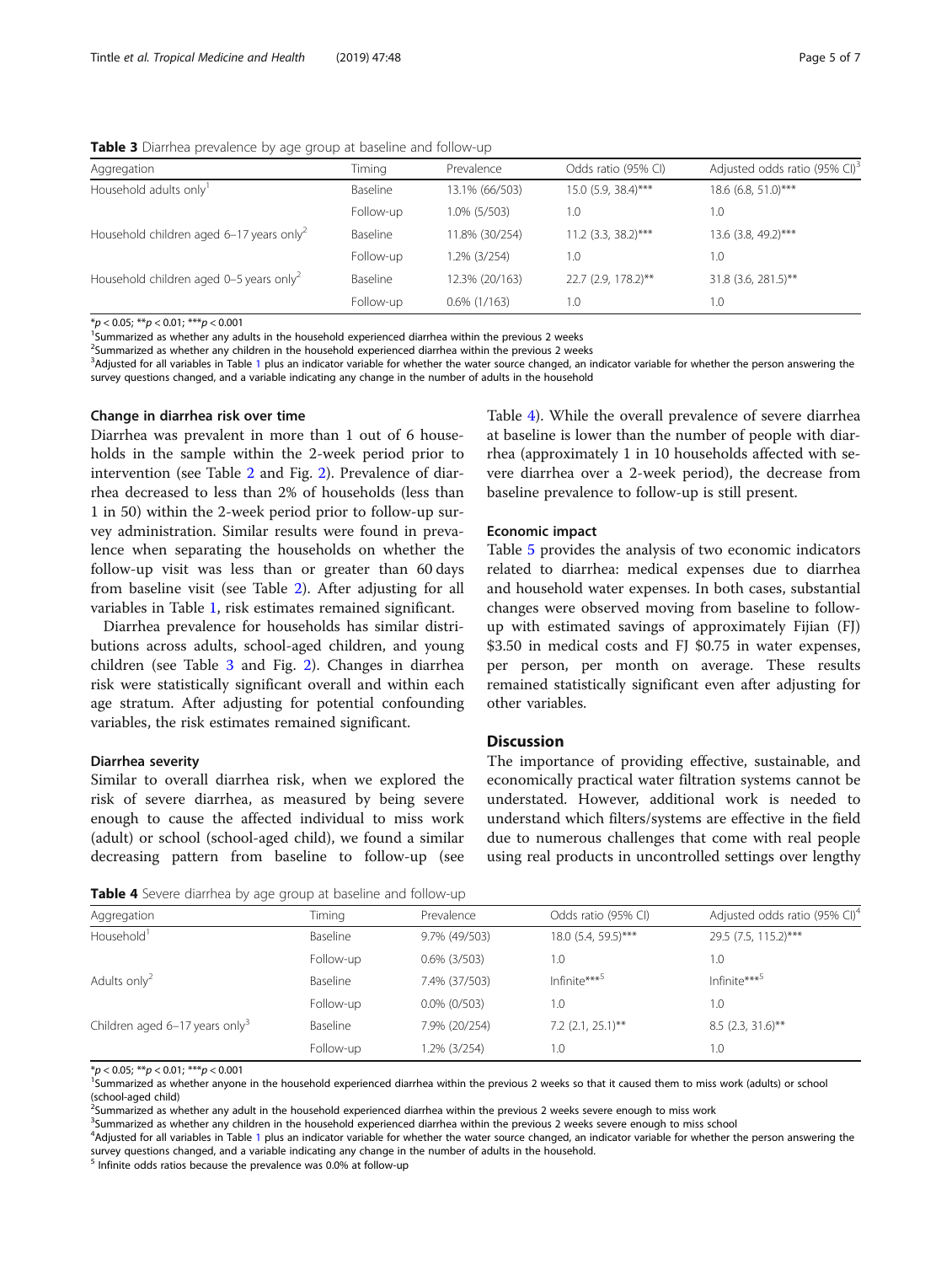<span id="page-5-0"></span>Table 5 Economic impact (FJ\$) of diarrhea by age group at baseline and follow-up

| Aggregation                                   | Timing    | Mean (SD)        | Unadjusted difference (95% CI) | Adjusted difference (95% CI) <sup>2</sup> |
|-----------------------------------------------|-----------|------------------|--------------------------------|-------------------------------------------|
| Household medical expenses due to diarrhea    | Baseline  | \$3.84 (\$11.73) | \$3.54 (\$2.47, \$4.61)***     | \$4.40 (\$3.29, \$5.51)***                |
| per month per person'                         | Follow-up | \$0.30 (\$2.76)  |                                |                                           |
| Household water expenses per month per person | Baseline  | \$0.78 (\$2.88)  | $$0.63$ (\$0.35, \$0.92)***    | $$0.74$ (\$0.46, \$1.03)***               |
|                                               | Follow-up | \$0.15 (\$1.39)  |                                |                                           |

 $*_\mathcal{P}$  < 0.05;  $^{**}\mathcal{P}$  < 0.01;  $^{***}\mathcal{P}$  < 0.001<br><sup>1</sup>Amount reported by household per month divided by the reported number of people in a household

<sup>2</sup>Adjusted for all variables in Table [1](#page-2-0) plus an indicator variable for whether the water source changed, an indicator variable for whether the person answering the survey questions changed, and a variable indicating any change in the number of adults in the household

periods of time. This analysis suggests that the combination of providing a Sawyer® PointONE™ filtration system and training on handwashing hygiene (the intervention) provided substantial health and economic benefits to a sample of individuals in the country of Fiji.

The decrease from baseline to follow-up in diarrhea prevalence, severe diarrhea, and economic impact shows the benefit of the filter and handwashing hygiene intervention. To provide a more specific context of the economic impact, the current minimum wage is FJ \$2.68 [\[17](#page-6-0)]. The amount of savings from water and medical expenses per Fijian per month, provided intervention, totals to be FJ \$ 4.17 per month per person. This is equivalent to approximately 1.56 h of labor for a Fijian minimum wage worker.

Several strengths and limitations of this analysis are worth noting. First, we used a general linear modeling approach in order to account for both fixed and timevarying covariates in the pre-post study design, allowing us to address confounding variables both in the design (matched pairs) and analysis (time-varying covariates). Second, we note that while following-up within households ensures that each individual household serves as its own control, additional follow-ups are needed of the full, unbiased set of households in which filters have been installed, and with increased sample sizes over varying lengths of time. While there is no evidence of changing efficacy over time in this analysis (longest time to follow-up was 255 days), additional data are needed over multiple years to conclusively state the long-term efficacy and viability of the proposed Sawyer® PointONE™ and handwashing hygiene intervention. While cleaning is simple (a simple backwash procedure to be completed after each filter use), additional information on long-term compliance/utilization of the filters over time and backwashing technique is needed. Third, while this study, combined with prior laboratory testing, provides compelling evidence of the efficacy of the intervention to remove waterborne bacteria, this study only focuses on self-reported health outcomes and does not separate any unique effects of handwashing instruction from filter use. However, prior studies have found a similar impact from filters alone compared to filters and handwashing instruction

[[18](#page-6-0)]. Importantly, we note that the handwashing intervention was quite minimal and not a major part of this intervention. Finally, and importantly, the government's vaccination program for rotavirus is likely contributing to the low prevalence of diarrhea in children at baseline and may impact the generalizability of the findings to other countries which do not vaccinate.

#### Conclusions

Overall, the intervention of water filtration and handwashing instruction showed great promise in reducing diarrhea and other health factors and in improving economic conditions for households in Fiji. The use of a large sample size sheds further light on the effectiveness of this water filter intervention, and this study's economic analysis adds a dimension unaddressed in previous research. Further work is needed to do water sample testing from the filters in the field to ensure short and long-term efficacy. Finally, we note that conclusive causal evidence of the impact of the intervention will only be possible in a randomized trial.

#### Abbreviations

FJ\$: Fiji dollars; WASH: water, sanitation, and hygiene

#### Acknowledgements

The authors thank Darrel Larson, Kevin Lambeth, Steve Jolly, David Reddy, Avinesh Naicker, the Fiji Ministry of Health, and Alon Banks for their efforts in designing, implementing, and administering data collection and the vision for the project.

#### Authors' contributions

NT, KVDG, RU, SB, RW, and AAB co-led the development of the research questions and analysis plan. AH, MO, and EB led data cleaning and statistical analyses. AH, SB, NT, and AAB wrote and revised the manuscript. All authors read and approved the final manuscript.

#### Funding

Portions of the authors' time were supported by a grant from Sawyer Products Inc.

#### Availability of data and materials

The datasets used and/or analyzed during the current study are available from the corresponding author on reasonable request.

#### Ethics approval and consent to participate

Consent for participation in research was obtained from all participants. This study was conducted under the approval of the Dordt College Institutional Review Board.